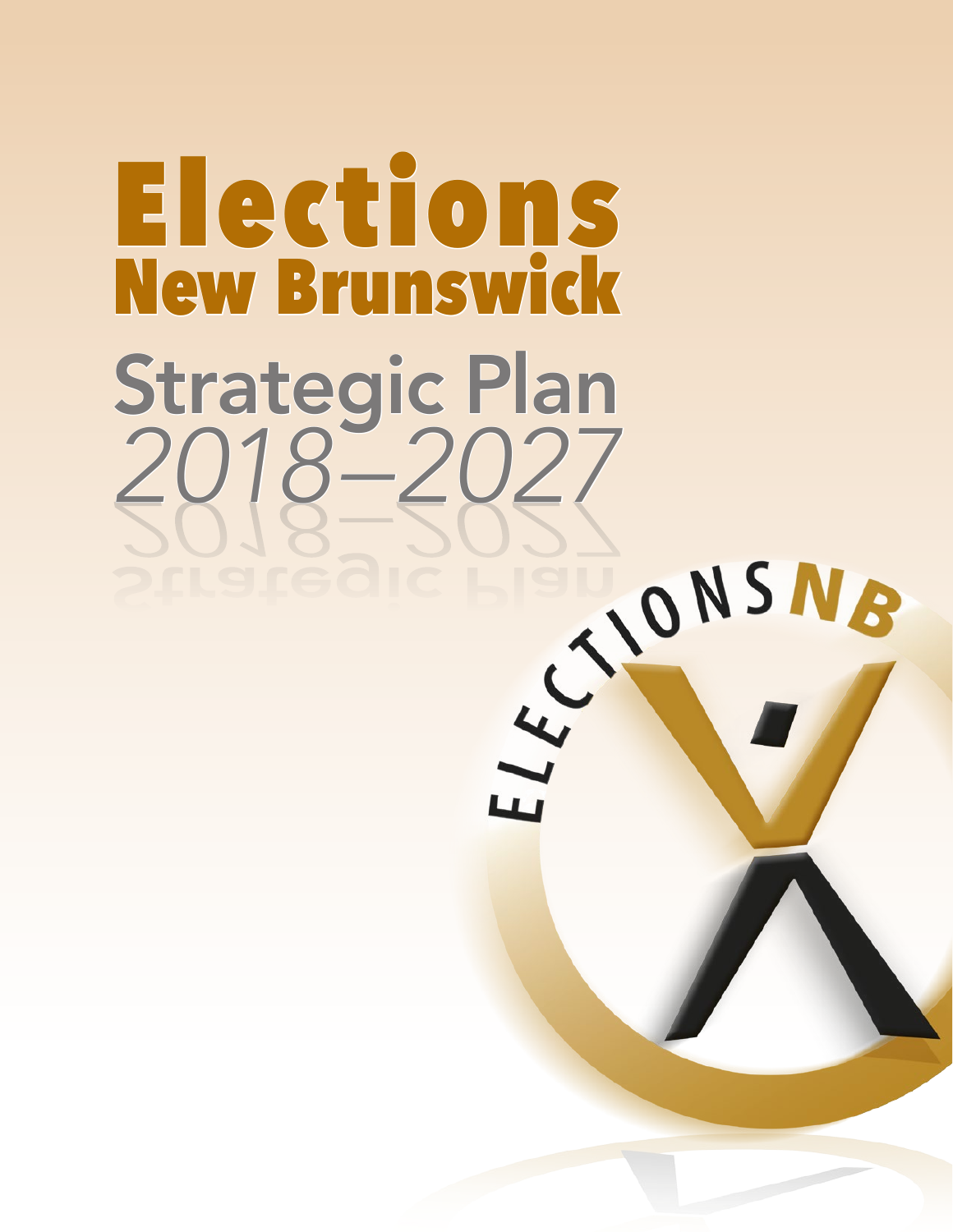#### **Elections New Brunswick**

#### **Strategic Plan 2018–2027**

ISBN 978-1-4605-1923-3 (print edition) ISBN 978-1-4605-1924-0 (PDF)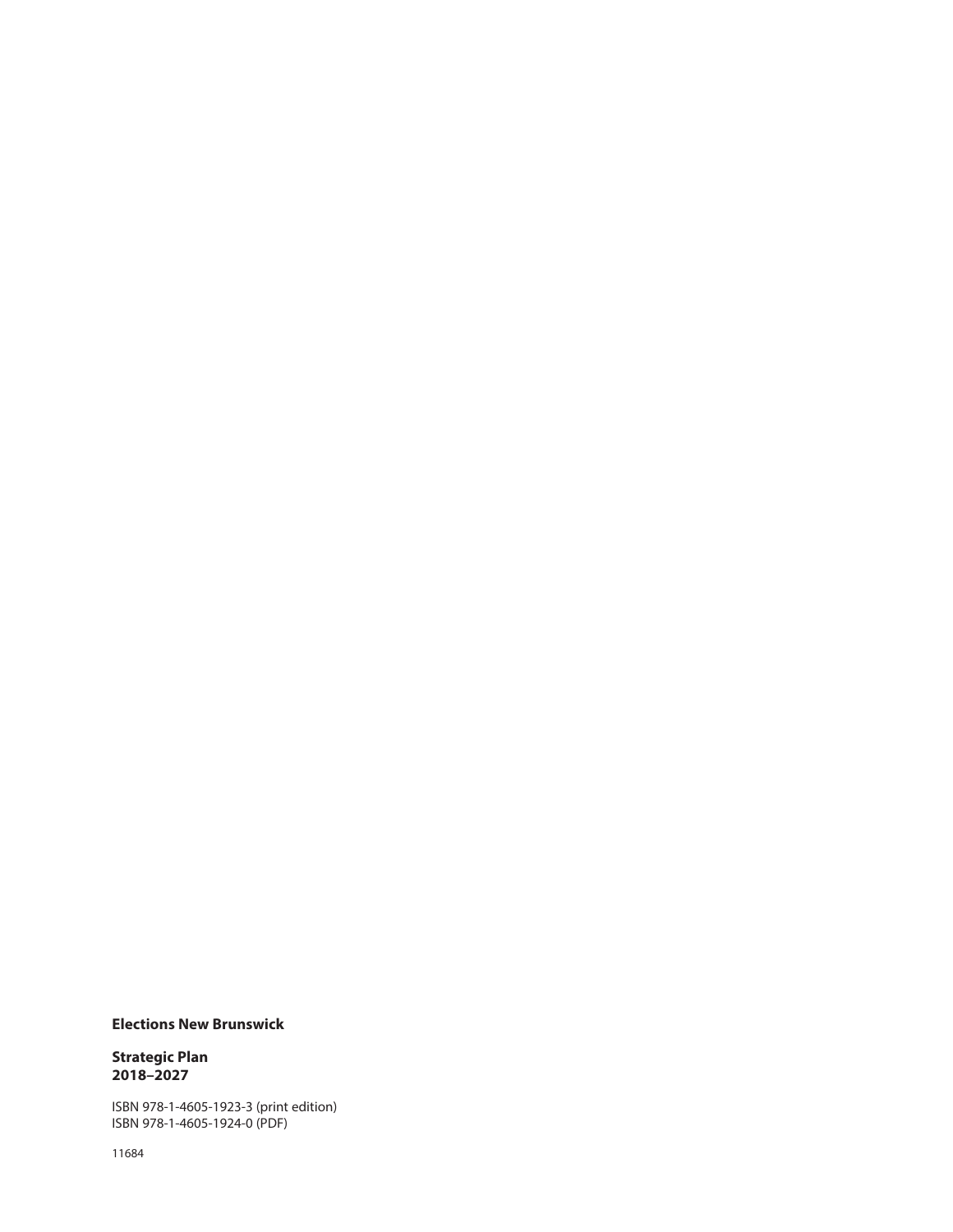## **Introduction**

Ms. Kimberly Poffenroth was appointed Chief Electoral Officer for the Province of New Brunswick effective March 2017 to carry out the mandate outlined in the provincial *Elections Act*, *Political Process Financing Act*, *Municipal Elections Act*, and related acts and regulations.

In the summer of 2017, she initiated a strategic planning process to identify the direction and goals for Elections New Brunswick over the next ten years. This resulting strategic plan represents a common vision for Elections New Brunswick that emerged from discussions and workshops with all staff, along with input from political parties.

The *Strategic Plan 2018-2027* will focus organizational efforts and align operational decisions with the goals and actions as set out in the plan. The plan will also communicate to the Legislative Assembly and the public how Elections New Brunswick intends to fulfil its mandate.

# **Message from the Chief Electoral Officer**

As the Chief Electoral Officer of New Brunswick, I am proud to lead a team of professionals whose priority is the integrity of the electoral processes that we administer.

While many of the duties we perform in administering elections are prescribed through legislation, Elections New Brunswick must be prepared to respond to opportunities as well as challenges that impact the way we operate.

This was the motivation behind creating the first ever *Strategic Plan for Elections New Brunswick (2018-2027*). This plan provides us with a road map for the future, by establishing strategic goals that will guide our efforts to be a forward-thinking, innovative and efficient organization.

These goals will help Elections New Brunswick maintain focus on our vision: to be a trusted organization that supports the democratic process by providing innovative electoral services to all New Brunswickers.

Over the last decade, we have modernized and streamlined voting procedures in New Brunswick, reforms that are now are being replicated by other electoral agencies in Canada. The commitment and vision that our team has dedicated to these advances is an indication of how we will approach the challenges of administering elections over the next decade.

I am proud to present our *Strategic Plan 2018-2027* to the members of the Legislative Assembly of New Brunswick. The plan is a collaborative effort of the employees of Elections New Brunswick who provided valued and thoughtful input on their vision of the organization. We also appreciate the input of all of the political party stakeholders who provided their feedback.

I wish to thank everyone who participated in making this process a success, especially the Elections New Brunswick team. Your dedication to and passion for your work is reflected in the values and goals of this strategic plan.

Kimberly Poffenroth Chief Electoral Officer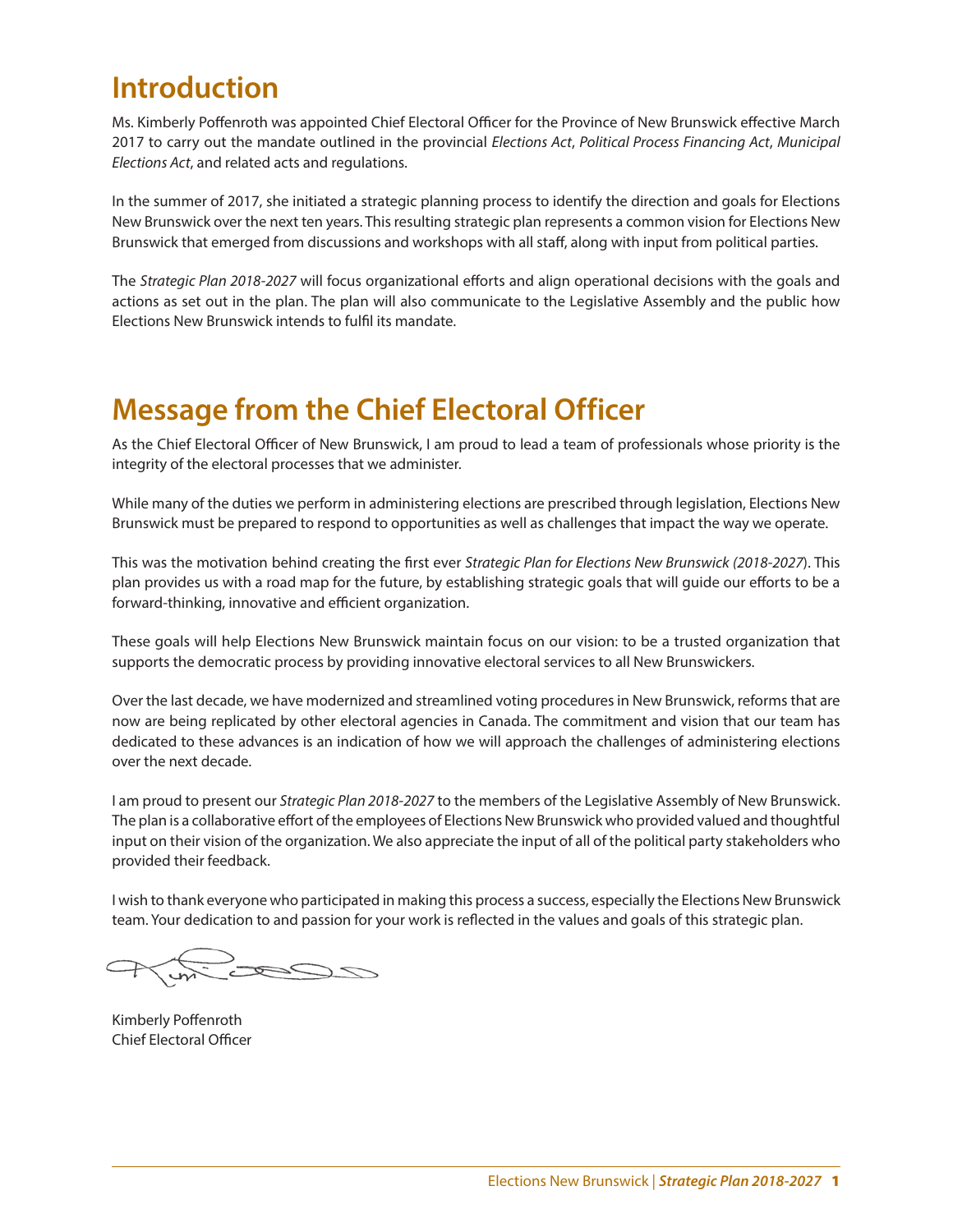# **Chief Electoral Officer of New Brunswick**

The Chief Electoral Officer administers elections to ensure they are fair and free of political influence as set out in the *Elections Act*. In addition, the Chief Electoral Officer holds the position of Supervisor of Political Financing and oversees compliance with the *Political Process Financing Act*.

In New Brunswick, the Chief Electoral Officer is also the Municipal Electoral Officer, and as such is responsible for all municipal, district education council, regional health authority elections and plebiscites conducted under the *Municipal Elections Act*.

The Chief Electoral Officer is an officer of the Legislative Assembly. To ensure the position remains non-partisan, the *Elections Act* disqualifies the Chief Electoral Officer from being able to vote.

# **Strategic Plan 2018-2027**

Our *Strategic Plan 2018-2027* comprises four components: mandate, vision, core values and strategic goals. We have identified six strategic goals as our current priorities, and each is supported by actions we will undertake to achieve these goals.

Our ability to deliver on these goals is subject to external influences such as new or amended legislation. These types of changes may require that we adjust the priorities and action items on which we intend to focus.

We will monitor our progress in implementing the planned actions and present these results in our annual reports. We will update our planned actions as necessary and will review the Strategic Plan in its entirety in 2023.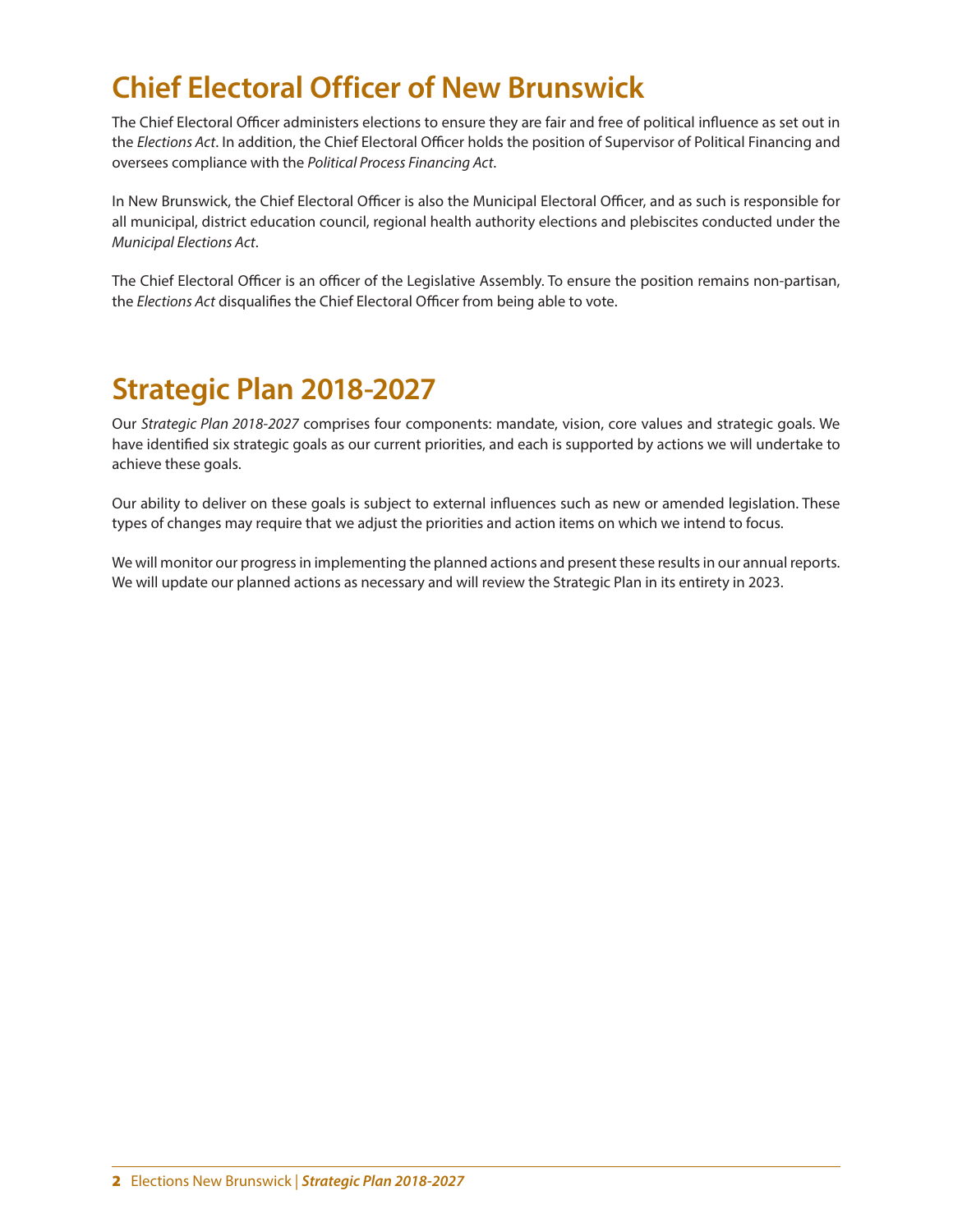# **Our Mandate**

Elections New Brunswick's mandate is to conduct free and fair elections for New Brunswickers, to facilitate compliance with electoral laws, and to advance public awareness of and confidence in the electoral process.

# **Our Vision**

Elections New Brunswick is a trusted organization that supports the democratic process by providing innovative electoral services to all New Brunswickers.

## **Our Core Values**

Our three core values are the deeply ingrained principles that guide all of our actions and influence everything we do. They guide our internal conduct as well as our relationship with our stakeholders. They guide us in fulfilling our mandate and realizing our vision. These values are essential to creating a work environment that supports the execution of our strategy.

## **Integrity**

We work in an honest and trustworthy manner administering transparent and non-partisan electoral processes that adhere to legal and ethical principles.

## **Innovation**

We strive to develop new and better ways to improve our electoral processes and services provided to our stakeholders.

## **Professionalism**

Our strength comes from the knowledge, experience and dedication of our staff. Working together, we consistently deliver high-quality electoral products and services.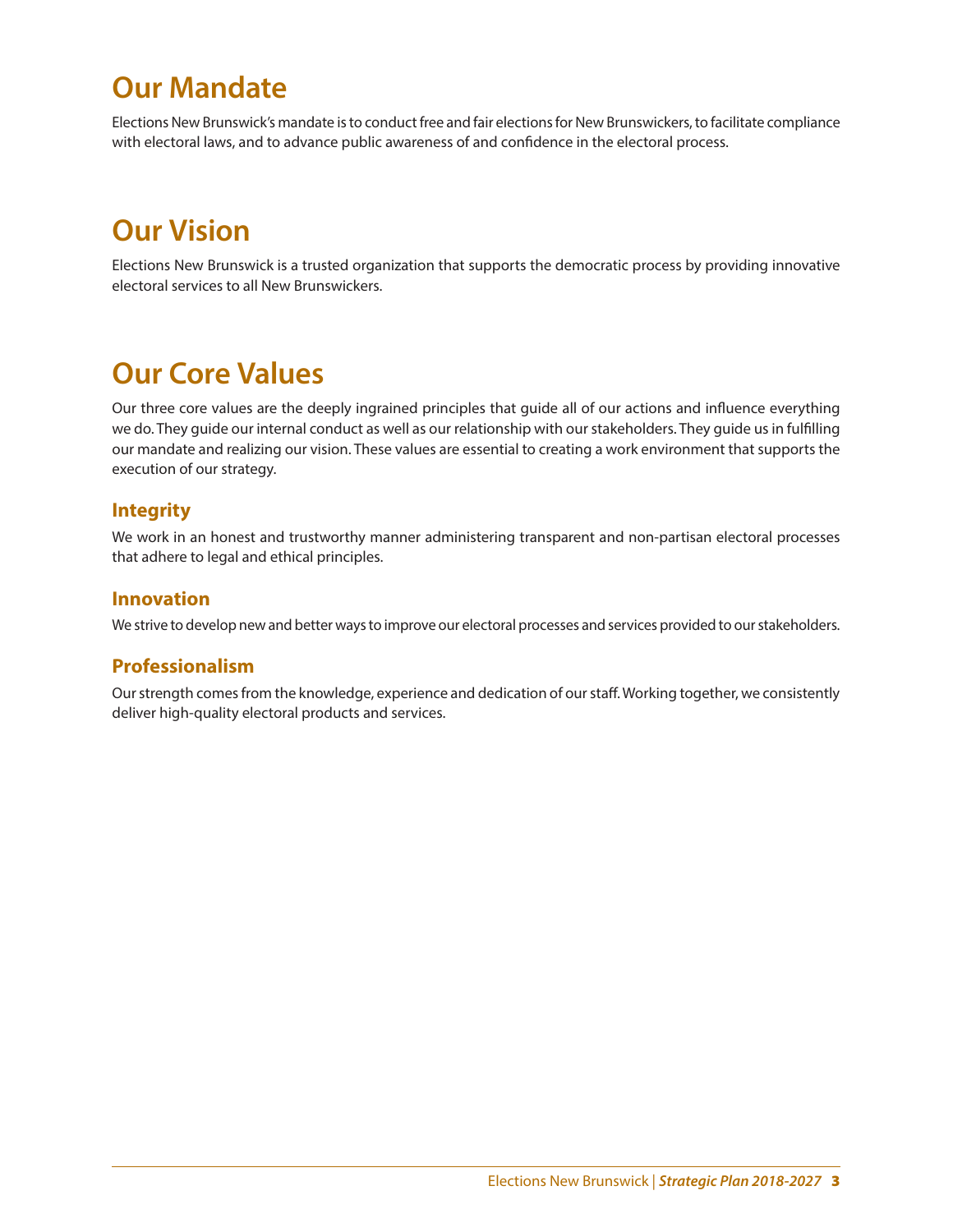## **Our Strategic Goals**

The following six strategic goals support the realization of our vision.

- **1. Encourage voter engagement**
- **2. Improve services to political parties**
- **3. Increase efficiency and effectiveness of electoral processes**
- **4. Increase employee satisfaction**
- **5. Improve workplace efficiency and effectiveness**
- **6. Increase organizational resilience**

## **Our Strategic Goals and Planned Actions**

#### **1. Encourage voter engagement**

#### *Actions:*

- a. Increase the accuracy and completeness of the register of electors
	- Pre-register high school students who will become electors
	- Implement online voter registration
- b. Develop and distribute information on electoral processes
- c. Support partners in delivering civics education
- d. Develop and implement new methods of voter communication with Elections New Brunswick
- e. Introduce "vote anywhere" at polling stations
- f. Explore mail-in ballots for municipal by-elections
- g. Conduct post-election surveys of voters

### **2. Improve services to political parties**

#### *Actions:*

- a. Promote access to electoral information and maps
- b. Implement communication, in real-time, of who has voted at polling stations
- c. Simplify and modernize financial reporting processes
	- Revise the annual financial return for political parties to more closely resemble standard financial statements
	- Develop new electronic tools to facilitate financial reporting
- d. Implement a web-based registry of political entities
- e. Conduct surveys of political entities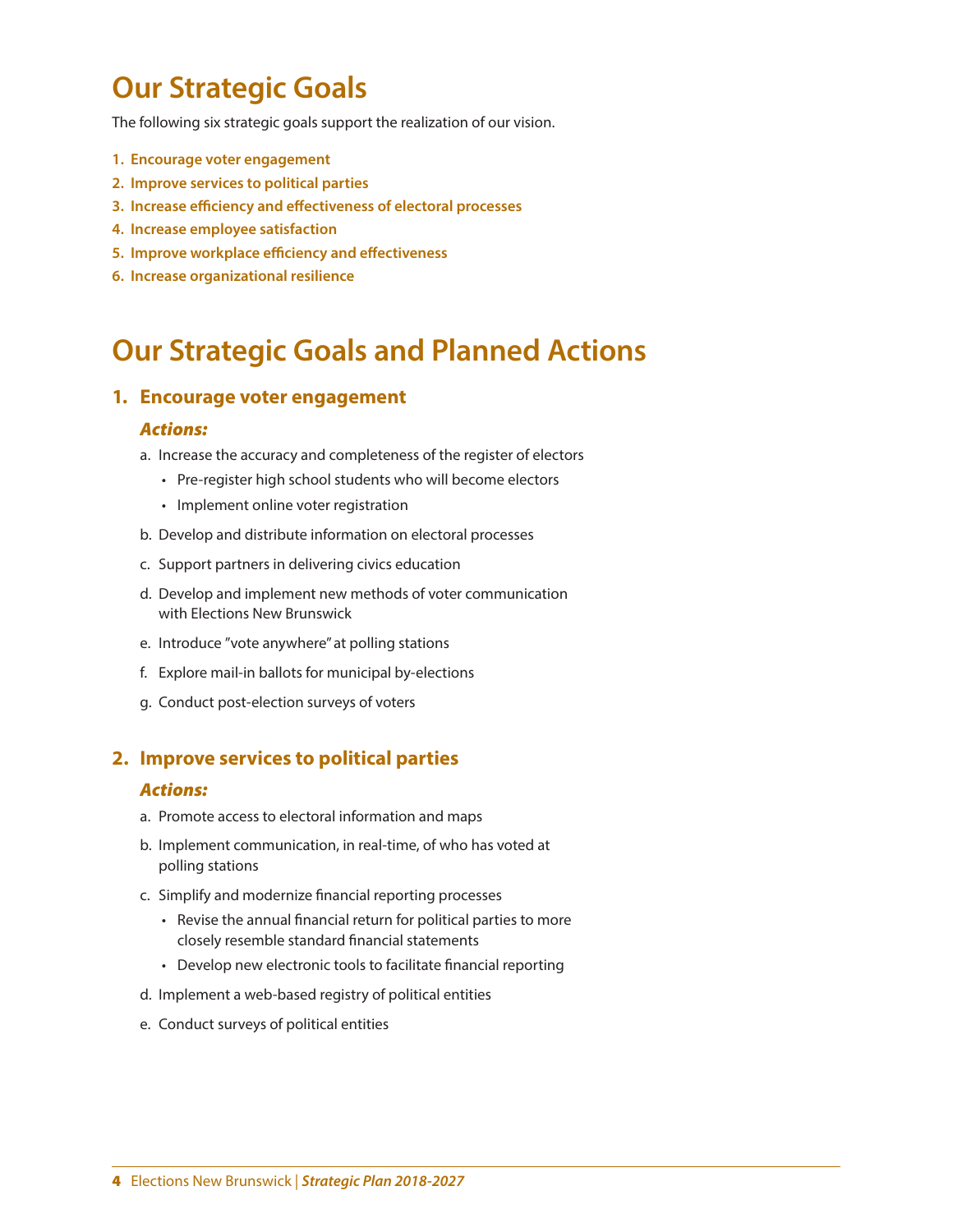## **3. Increase efficiency and effectiveness of electoral processes**

### *Actions:*

- a. Seek legislative change to adopt a merit-based, competitive hiring process for Returning Officers, Municipal Returning Officers and other field staff
- b. Provide ongoing and innovative training opportunities for field staff
- c. Design and implement an election worker management and payment system
- d. Acquire additional technical and human resources to develop improved electoral and administrative processes
- e. Seek legislative change to modernize electoral legislation (*Elections Act*, *Political Process Financing Act* and *Municipal Elections Act*)
	- Improve investigation and enforcement provisions
	- Recognize impact of fixed-date elections on political financing

### **4. Increase employee satisfaction**

#### *Actions:*

- a. Align the organizational structure with the Elections New Brunswick mandate, vision and strategic goals
- b. Revise the employee performance management system
- c. Provide for employee professional development
- d. Recognize and reward performance
- e. Support work-life balance
- f. Improve internal communications
- g. Conduct employee satisfaction surveys

### **5. Improve workplace efficiency and effectiveness**

#### *Actions:*

- a. Review and document existing Elections New Brunswick policies and procedures
- b. Improve administrative processes and supporting file management system
- c. Develop, document and implement new administrative policies where gaps exist
- d. Co-locate the Elections New Brunswick warehouse and head office
- e. Prepare and publish an annual report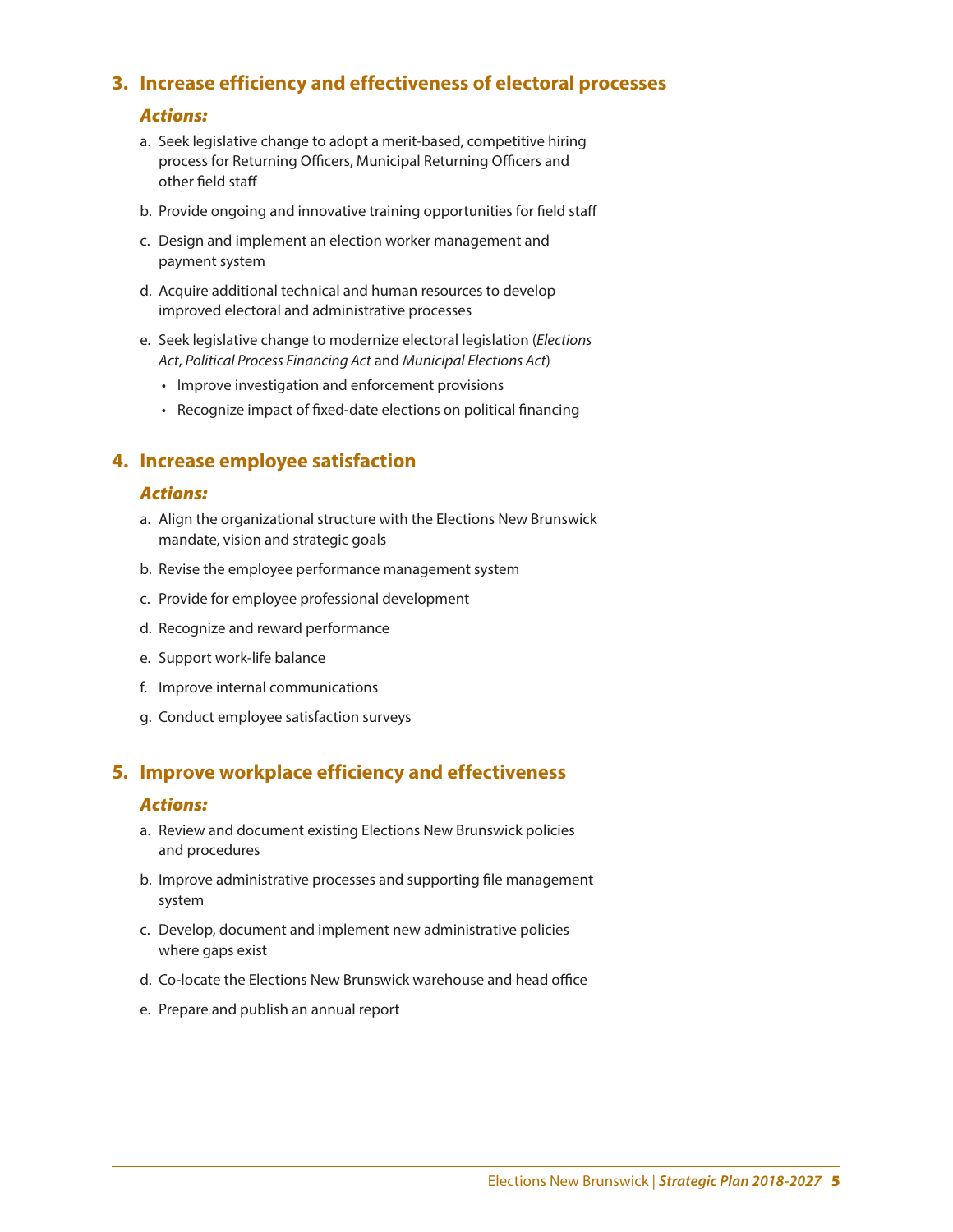## **6. Increase organizational resilience**

## *Actions:*

- a. Create and maintain a risk management program
- b. Cross-train staff to increase operational capacity and flexibility
- c. Develop a succession plan for key persons/positions
- d. Develop, document and test business continuity and disaster recovery plans
- e. Anticipate and prepare for realistic future scenarios
- f. Create opportunities to share systems, equipment and training with other Canadian electoral offices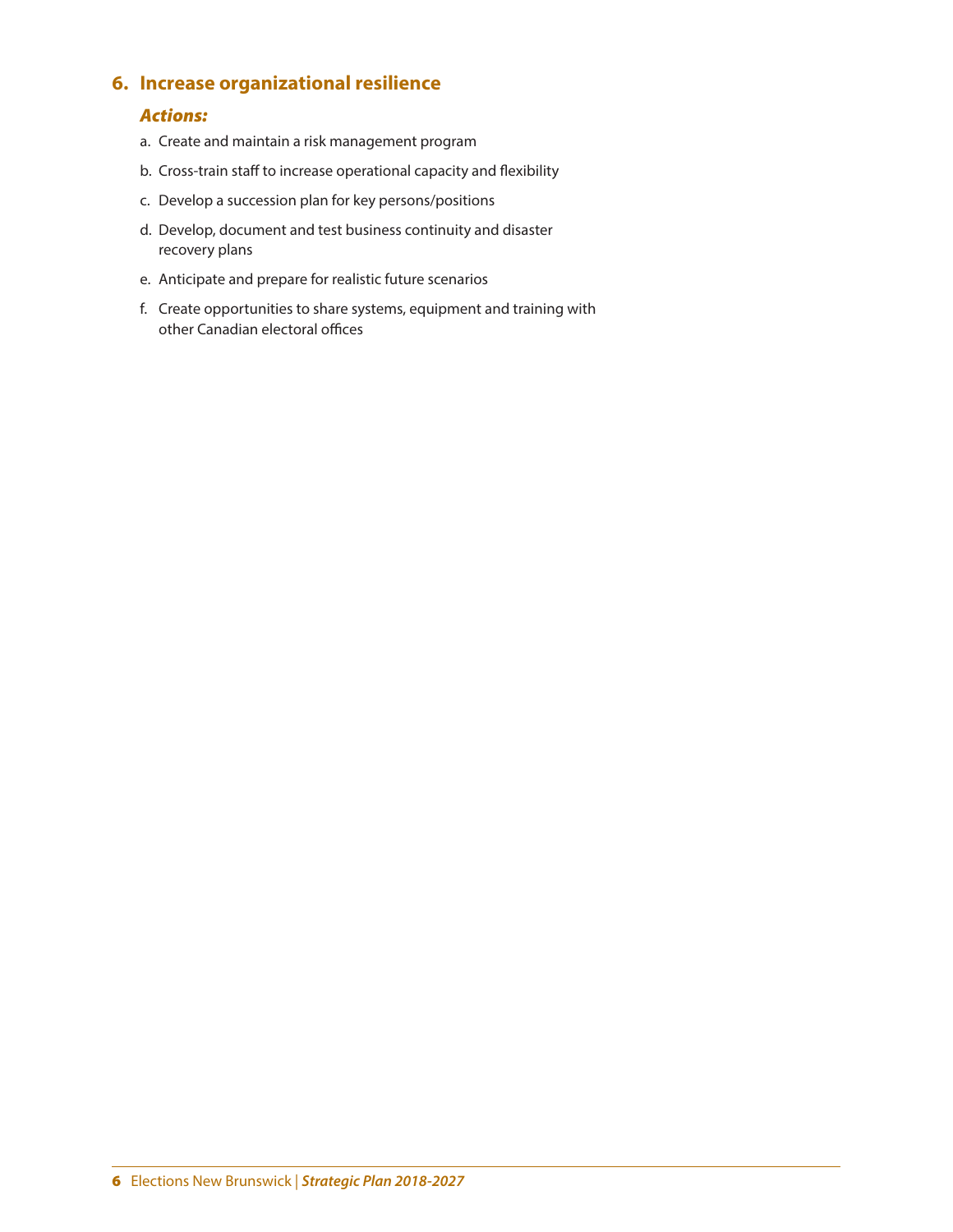# **History of Elections New Brunswick**

With a history that pre-dates Canada's Confederation, New Brunswick has had more than 200 years' experience with elections. Some of that history is quite colourful and features controversial scandals, civic unrest, blatant voter "persuasion" and outright corruption. However, the evolution of legislative democracy, particularly in the last halfcentury, has resulted in the adoption of accountable, principled and carefully managed administrative electoral processes that are in step with other Canadian jurisdictions.

Significant advances can be traced to electoral reform in 1967. Among other changes, that reform resulted in universal adult suffrage for Canadian citizens aged 21 years or older – until then only landholders were eligible to vote – and control over all aspects of balloting being taken away from political parties. The position of the Chief Electoral Officer was established, independent of the political party system and directly accountable to the Legislative Assembly. The first Chief Electoral Officer was Donald Whalen (1967-1970).

The 1967 reforms began a prolonged period of incremental change starting with the lowering of the voting age to 18 in 1971. In 1974, single-member districts were created to replace the traditional multi-member district system, and, in 1978, the province began to regulate election finances through the Office of the Supervisor of Political Financing. Disparity in constituency sizes, which was a factor in the 1987 election, led to the establishment in 1991 of the New Brunswick Boundaries Commission; its report in 1993 resulted in the Legislative Assembly adopting new constituency boundaries.

In 2003, the Government appointed a Commission on Legislative Democracy to review the electoral processes as well as report on legislative reform, referenda, party politics, civics education and the democratic deficit. Its recommendations were broad and often controversial, but the *Electoral Boundaries and Representation Act* was passed in 2005, and an Electoral Boundaries and Representation Commission was appointed to implement the law. In its extensive review, aided by the Office of the Chief Electoral Officer, the Commission considered communities of interest, representation of the province's two official linguistic communities, population shifts, specific challenges in rural areas, municipal and administrative boundaries, and geography, as well as other factors. The boundary redistribution was in place for the 2006 election.

Other reforms followed. In 2007, fixed election dates were adopted. Another recommendation from the Commission on Legislative Democracy led to the establishment in 2007 of a new, independent electoral office, called Elections New Brunswick. It combined the duties and responsibilities of the Office of the Chief Electoral Officer and the Office of the Supervisor of Political Financing, with an expanded mandate: to conduct elections and referenda; supervise political financing and make it more transparent and accountable; promote New Brunswick's electoral process; and report directly to the Legislative Assembly.

In the most recent initiative, the Government of New Brunswick established a Commission on Electoral Reform in 2016 to consider ways to improve participation in democracy. Its report, "A Pathway to an Inclusive Democracy", was released in March 2017. In its response to the Commission, the Government has implemented a number of recommendations aimed at encouraging voter participation and has also committed to giving New Brunswickers the chance to voice their opinion on issues, such as lowering the voting age and new voting options in the future, while committing to ensuring Elections New Brunswick receives the required resources to accomplish these goals.